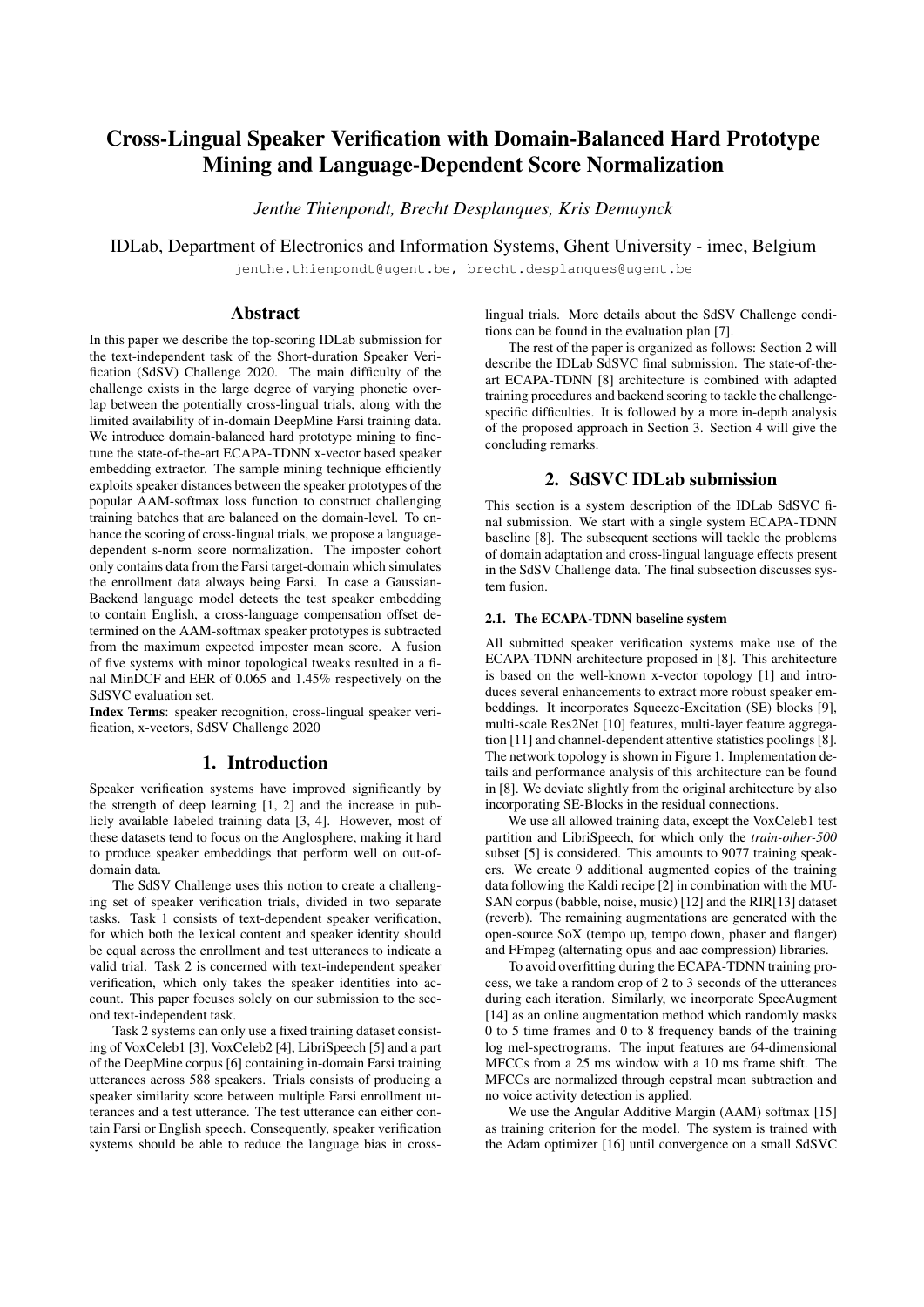

Figure 1: *Network topology of the ECAPA-TDNN. We denote* k *for kernel size and* d *for dilation spacing of the Conv1D layers or SE-Res2Blocks.* C *and* T *correspond to the channel and temporal dimension of the intermediate feature-maps respectively.*

validation subset that contains about 2.5% of the Farsi training utterances. The training protocol uses a cyclical learning rate schedule with the *triangular2* policy [17]. The learning rate is varied between a minimum of 1e-8 and decaying maximum of 1e-3 during cycles of 130k iterations. A weight decay of 2e-5 is applied on all weights of the model except for the AAMsoftmax layer which uses a weight decay value of 2e-4. We use a mini-batch size of 128.

The speaker enrollment models are constructed by averaging the corresponding  $L_2$ -normalized enrollment embeddings produced by the final fully-connected layer of the ECAPA-TDNN. The verification trials are scored by calculating the cosine distance between the enrollment model and the test utterance embedding. Scores are normalized using top-40 adaptive s-normalization [18, 19]. The imposter cohort consists of speakers represented by the average of all their length-normalized training embeddings. The final scores are calibrated with logistic regression [20] on our small SdSVC validation subset.

We consider five implementations with minor topological differences as shown in Table 1. We alternate the embedding size between 192 and 256. The Res2Net multi scale features inside the SE-Res2Blocks are optionally replaced by the standard TDNN 1-dimensional dilated convolutions. *Summed* indicates if the input of each SE-Res(2)Block is the sum of the output of all preceding SE-Res(2)Blocks instead of only considering the output of the preceding block. The number of filters in the convolutional frame layers  $C$  is set to 1024, which is reduced to 512 in the bottleneck of the SE-Res(2)Blocks to limit the amount of model parameters. However, system 5 is developed without this constraint and the channel dimension is kept to 2048 for all feature maps in the frame layers.

### 2.2. Hard prototype mining

To further improve performance on the baseline, we investigate how to exploit the information of the in-domain training data more efficiently. We combine targeting harder samples and putting more importance to target-domain samples with our proposed Hard Prototype Mining (HPM) fine-tuning strategy.

Hard negative mining in speaker recognition systems has mostly been explored in conjunction with metric learning objective functions [21, 22, 23]. A current overview of these loss functions applied within speaker recognition is provided in [24]. Metric learning objectives shift a lot of implementation challenges to the sample mining process. In contrast, HPM is a simple and computationally efficient hard negative mining method that interoperates with the AAM-softmax loss.

#### *2.2.1. Broad hard prototype mining*

The general principle behind HPM is to detect hard speakers that confuse the speaker verification system the most and to subsequently construct batches with utterances from these speakers. A direct and continuous measurement of speaker confusion between all training samples would be computationally infeasible. Hence, we need an approximate and efficient way to compute training speaker similarities that can be easily updated as the training progresses.

We interpret the weights of the AAM-softmax layer as approximations of the class-centers of the training speakers and refer to them as speaker prototypes. As these trainable weights are already a part of the model, there are no additional computations needed. Given batch size  $n$  and  $N$  training speakers, the AAM-softmax loss  $L$  with margin  $m$  is defined as:

$$
L = -\frac{1}{n} \sum_{i=1}^{n} \log \frac{e^{s(\cos(\theta_{y_i} + m))}}{e^{s(\cos(\theta_{y_i} + m))} + \sum_{j=1, j \neq y_i}^{N} e^{s(\cos(\theta_j))}}
$$
(1)

where  $\theta_{y_i}$  is the angle between the sample embedding  $\boldsymbol{x}_i$  with corresponding speaker identity  $y_i$  and the speaker prototype  $W_{y_i}$ .  $\theta_j$  is the angle with all other  $L_2$ -normalized speaker prototypes stored in a trainable matrix  $\mathbf{W} \in \mathbb{R}^{D \times N}$  with D indicating the embedding size. A speaker similarity matrix  $S \in \mathbb{R}^{N \times N}$  can be constructed from  $W^T W$ , containing the cosine distances between all pairs of speaker prototypes.

A straightforward way of constructing batches would be to only mine samples from the most difficult speaker pairs according to  $S$ . However, this could lead to oversampling a narrow group of speakers which potentially degrades generalization performance. Consequently, we construct mini-batches by iterating randomly over all  $N$  training speakers. Each iteration determines  $S$  speakers, irrespective of their similarity, for which  $U$  random utterances are sampled from each of their  $I$ most similar speakers, including the selected speaker. This implies that  $S \times U \times I$  should be equal to the batch size n. When we have iterated over all training speakers, the similarity matrix  $S$  is updated and the batch generating process is repeated. Experiments indicate that given a batch size of 128,  $S = 16$ ,  $I = 8$  and  $U = 1$  result in good performance.

To fine-tune all models in this paper, we reduce the maximum of the cyclical learning rate to 1e-4 and reduce the cycle length to 60k iterations.

#### *2.2.2. Domain-balanced hard prototype mining*

In the general HPM strategy discussed above, the  $S$  selected speakers are randomly sampled from all N training speakers.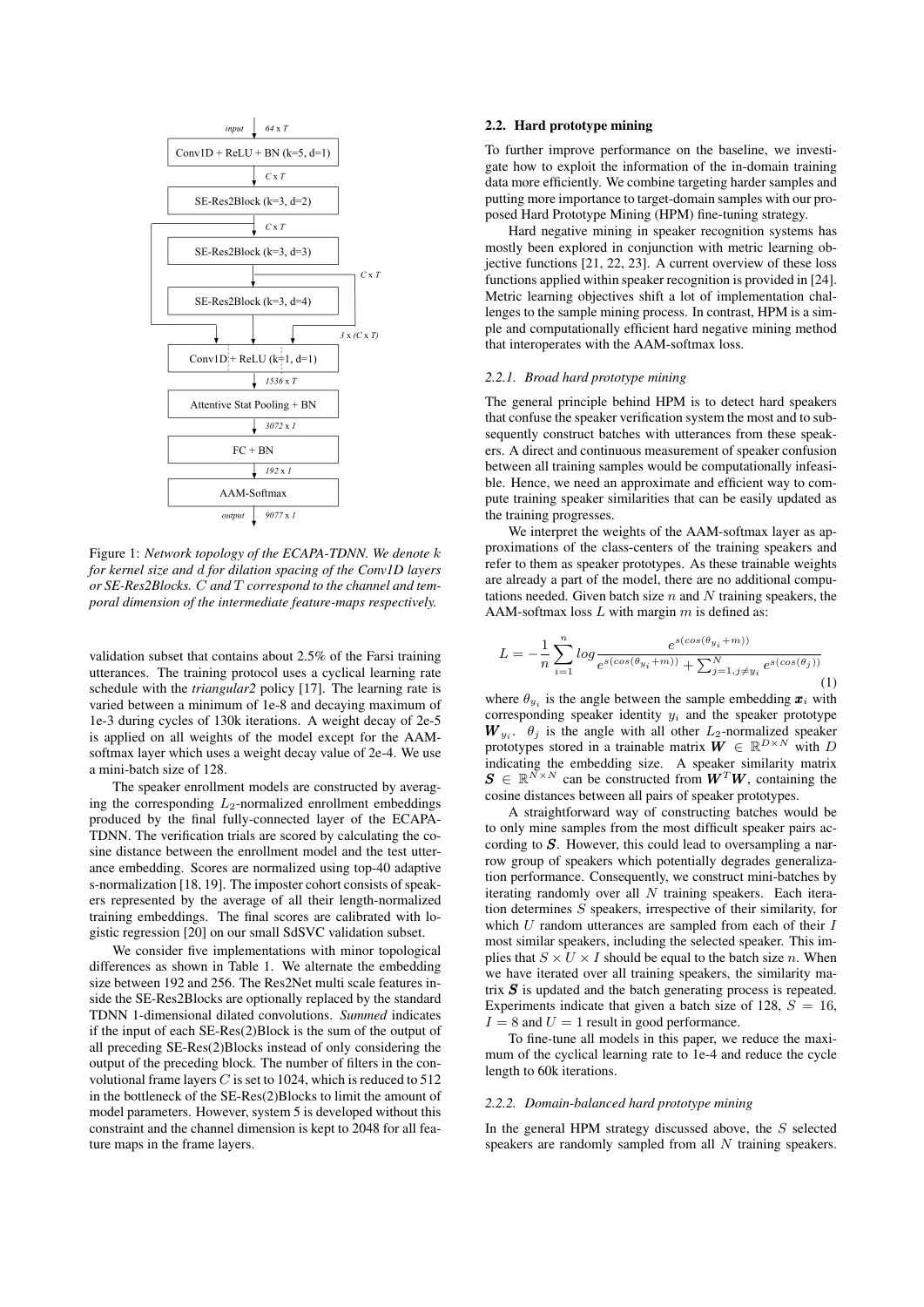Table 1: *EER and MinDCF performance of all individual systems and final fusion on the VoxCeleb1 and SdSVC 2020 test sets. All HPM models use our domain-balanced hard prototype mining technique as explained in Section 2.2.2. LID denotes usage of our language-dependent s-normalization variant introduced in Section 2.3.*

| # | System (# params)      | Emb. dim | Res2 | <b>Summed</b> | <b>Fine-tune</b> | VoxCeleb1      |               | <b>SdSVC 2020</b> |               |
|---|------------------------|----------|------|---------------|------------------|----------------|---------------|-------------------|---------------|
|   |                        |          |      |               |                  | $EER(\%)$      | <b>MinDCF</b> | $EER(\%)$         | <b>MinDCF</b> |
|   |                        |          |      |               | baseline         | 0.94           | 0.1181        | 2.38              | 0.1042        |
| 1 | ECAPA-TDNN (24M)       | 192      | no   | no            | <b>HPM</b>       | 0.85           | 0.0945        | 1.81              | 0.0798        |
|   |                        |          |      |               | $HPM + LID$      | $\overline{a}$ |               | 1.75              | 0.0781        |
|   |                        |          |      |               | baseline         | 1.03           | 0.1260        | 2.34              | 0.0996        |
| 2 | ECAPA-TDNN (24M)       | 192      | no   | yes           | <b>HPM</b>       | 0.96           | 0.1248        | 1.77              | 0.0791        |
|   |                        |          |      |               | $HPM + LID$      |                |               | 1.72              | 0.0775        |
|   |                        |          |      |               | baseline         | 0.86           | 0.0969        | 2.32              | 0.1008        |
| 3 | ECAPA-TDNN (16M)       | 256      | yes  | no            | <b>HPM</b>       | 0.81           | 0.1033        | 1.75              | 0.0784        |
|   |                        |          |      |               | $HPM + LID$      | $\overline{a}$ |               | 1.69              | 0.0764        |
|   |                        |          |      |               | baseline         | 0.88           | 0.1101        | 2.32              | 0.0994        |
| 4 | ECAPA-TDNN (16M)       | 256      | yes  | yes           | <b>HPM</b>       | 0.88           | 0.1161        | 1.69              | 0.0759        |
|   |                        |          |      |               | $HPM + LID$      | $\overline{a}$ |               | 1.63              | 0.0742        |
|   |                        |          |      |               | baseline         | 0.87           | 0.0824        | 2.13              | 0.0938        |
| 5 | ECAPA-TDNN (44M)       | 256      | yes  | yes           | <b>HPM</b>       | 0.79           | 0.1010        | 1.69              | 0.0759        |
|   |                        |          |      |               | $HPM + LID$      | $\overline{a}$ |               | 1.63              | 0.0739        |
|   | Weighted fusion of 1-5 |          |      |               | $HPM + LID$      |                |               | 1.45              | 0.0651        |

However, there are only 588 in-domain Farsi speakers out of a total of 9077 training speakers. This bias possibly leads to speaker embeddings that are sub-optimal towards the targetdomain. A common transfer learning technique is to fine-tune a pre-trained model on the target-domain data with the goal to correct the data distribution mismatch between the training and target-domain. Due to the tendency of neural networks to easily overfit on small datasets, we opt to learn a robust embedding that performs reasonably well on both the available out-ofdomain VoxCeleb data and target-domain DeepMine training data.

We correct the bias towards the VoxCeleb and LibriSpeech corpus by equalizing the sample probability for each domain. During the construction of the batches, subsequent selections of the S speakers cover a set of all 588 Farsi speakers and 588 random speakers from both the VoxCeleb and LibriSpeech domain. When the set runs empty, the similarity matrix  $S$  is updated and 588 new speakers are randomly selected from the outof-domain data to allow reiteration of the batch generation process. This process assigns more importance towards samples from hard speakers in the target-domain, while still allowing the network to learn from samples of challenging out-of-domain speakers.

#### 2.3. Adaptive s-normalization with language offset

Based on [25], we set the imposter cohort of the adaptive snormalization to contain in-domain Farsi data only. However, an unknown portion of the test utterances in the SdSVC trials is English. In case of a speaker verification trial with language mismatch, this will result in an overestimated mean imposter score for the Farsi enrollment model, as it will only be compared against Farsi imposters. We introduce a language-dependent offset in the adaptive s-normalization procedure to compensate for this effect.

Given a trial score  $s(e, t)$  between the enrollment model  $e$ 

and test utterance  $t$ , the language-dependent s-normalized score is defined as:

$$
s(e,t)_n = \frac{s(e,t) - \mu(S_t)}{\sigma(S_t)} + \frac{s(e,t) - (\mu(S_e) - \alpha)}{\sigma(S_e)}.
$$
 (2)

with  $S_i$  the set of scores of the speaker embedding i against its top-N imposter cohort, with  $\mu(S_i)$  the mean of those scores and  $\sigma(S_i)$  the standard deviation.  $\alpha$  is the language-dependent compensation offset. It is defined as zero if there is no language mismatch detected and in that case regular adaptive s-norm is applied. When during test time the test utterance is detected to be English, we enable the language offset. Given  $\mu_{SFA}$  as the expected mean imposter score of Farsi imposters against a Farsi speaker and  $\mu_{S_{USA}}$  as the expected mean imposter score of USA-English imposters against a Farsi speaker, we define this compensation offset  $\alpha$  as  $\mu_{SFA} - \mu_{SUSA}$ . The mean imposter values can be easily estimated on the speaker prototypes stored in the AAM-softmax module by applying s-norm on the relevant prototypes.

To detect the language of the test utterance given its embedding, we train a Language Identification (LID) module based on a Gaussian Backend (GB) [26] modeled on the  $L_2$ -normalized AAM speaker prototypes of the Farsi and the USA speakers. However, there will be a mismatch between the English spoken by a native Farsi speaker and a USA citizen. To compensate for this effect we interpolate between the GB mean vector for the USA language class  $\mu_{USA}$  and the mean vector corresponding with Farsi  $\mu_{FA}$  and set the expected mean embedding of the English model to  $0.75\mu_{USA} + 0.25\mu_{FA}$ . This adapted language model should be able to robustly detect English spoken by a native Farsi speaker.

#### 2.4. Final submission

The IDLab final submission for the SdSVC consists of a fusion of the five proposed ECAPA-TDNN systems fine-tuned with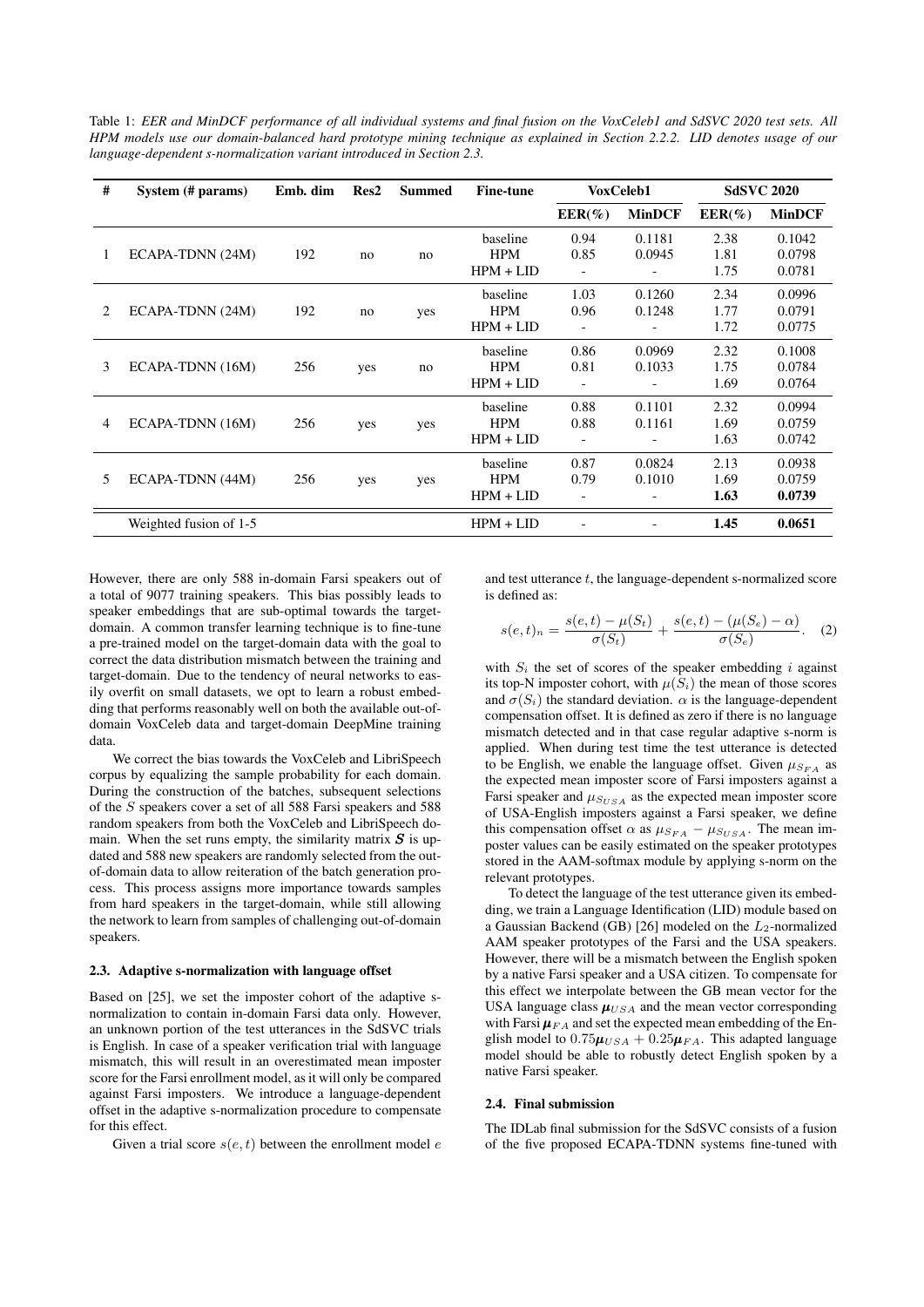domain-balanced HPM combined with language-dependent snormalization with the LID labels extracted from System 1. The fusion is realized on the score level by taking a weighted average over the calibrated scores of each individual system. The systems that incorporate Res2 modules are given double the weight in the averaging compared to the other systems.

# 3. Results and additional experiments

## 3.1. ECAPA-TDNN baseline performance

The baseline performance of the ECAPA-TDNN architectures on the SdSVC evaluation data is shown in Table 1. We also keep track of results on the original VoxCeleb1 test set to verify the system is not overfitting on the training data. No snormalization is used for the VoxCeleb1 evaluation results.

These baseline single system implementations show strong and similar performance on both the SdSVC and VoxCeleb data, reaching up to an EER and MinDCF of 2.13% and 0.0938 respectively on the SdSVC test set. System 4 with SE-Res2Blocks and summed inputs slightly outperforms the other equally sized systems, while its much larger counterpart System 5 only delivers a small performance gain.

#### 3.2. Domain-balanced HPM fine-tuning

The impact of domain-balanced HPM fine-tuning on the baseline systems can be found in Table 1. After fine-tuning, all systems perform significantly better on the SdSVC test set with an average improvement of 24.1% in EER and 21.8% in MinDCF. The performance difference between System 4 and System 5 has vanished on the SdSVC test set. Notably, results on the VoxCeleb1 test set remain strong and often improve after applying domain-balanced HPM, despite the reduced VoxCeleb sampling frequency.

We conduct additional experiments to separately study the impact of the increased sampling frequency of Farsi and the focus on harder samples during training. Results of these experiments can be found in Table 2. We fine-tune the System 5 baseline with the protocol described in Section 2.2, but do not take the speaker similarity into account and just randomly sample imposter speakers from the same domain. One experiment balances the domain of speakers (*balanced*) while another experiment exclusively samples from the in-domain (*Farsi*) training set. In addition, we compare our domain-balanced HPM approach against the broad HPM of Section 2.2.1 and against an HPM variant that only samples from Farsi speakers.

Table 2: *Effects of fine-tuning (FT) and our proposed HPM strategies.*

| Method     | Domain   | Vox1      | <b>SdSVC 2020</b> |               |  |
|------------|----------|-----------|-------------------|---------------|--|
|            |          | $EER(\%)$ | $EER(\%)$         | <b>MinDCF</b> |  |
| haseline   |          | 0.87      | 2.13              | 0.0938        |  |
| <b>HPM</b> | Farsi    | 2.00      | 2.01              | 0.0910        |  |
| HPM        | broad    | 0.83      | 1.98              | 0.0875        |  |
| <b>HPM</b> | balanced | 0.79      | 1.69              | 0.0759        |  |
| FT         | Farsi    | 6.05      | 1.83              | 0.0854        |  |
| FT         | halanced | 0.87      | 1.82              | 0.0802        |  |

Basic fine-tuning of the systems on SdSVC training data only, increases the in-domain performance significantly with a relative improvement of 14.1% and 9.0% in EER and MinDCF respectively. Balancing the sampling frequency however, prevents the degradation on the VoxCeleb1 test set and further improves the MinDCF by 6.1% relative. The EER remains stable. This indicates that it is worthwhile to keep out-of-domain performance stable while fine-tuning the systems.

The importance of domain-balancing increases when applying our proposed HPM strategy. As the balance between the domain sampling increases, so does the performance on both evaluation sets. Incorporating HPM on top of domain-balanced sampling shows to be beneficial and increases relative performance with 7.1% and 5.4% in EER and MinDCF respectively.

#### 3.3. Language-dependent score normalization

As shown in Table 1, the language-dependent variant of our adaptive s-normalization system further improves EER and MinDCF values on average with 3.3% and 2.3% respectively on the SdSVC test set. While modest, the improvement is consistent and easy applicable in the scoring backend.

To analyze the impact of different imposter speaker cohorts, we analyze the HPM domain-balanced System 5 with different s-norm configurations. The results on the SdSVC test set are provided in Table 3. The imposter cohort is restricted to the top-40 most similar imposters for all experiments.

Table 3: *Effects of cohort selection in s-normalization.*

| <b>Imposter Cohort</b>                | $EER(\%)$            | <b>MinDCF</b>              |
|---------------------------------------|----------------------|----------------------------|
| no s-normalization                    | 2.14                 | 0.0947                     |
| VoxCeleb<br>Farsi<br>VoxCeleb + Farsi | 2.46<br>1.69<br>1.72 | 0.1303<br>0.0759<br>0.0762 |

The results clearly illustrate that a cohort restricted to the available in-domain training data proves to be the most optimal configuration. We notice a relative improvement of 21% and 19.9% in EER and MinDCF respectively over a system without s-norm.

#### 3.4. Final submission

The final score-based fusion of the single systems fine-tuned with domain-balanced HPM and language-dependent score normalization results in an EER of 1.45% and a MinDCF of 0.0651 as shown in Table 1. Fusion of all systems leads to a relative improvement over System 5 of 11% and 11.9% in EER and MinDCF respectively on the SdSVC test set. This shows that minor architectural variations can prove sufficient to learn complementary speaker embeddings.

# 4. Conclusion

In this paper we presented HPM as a computationally efficient hard negative mining strategy to fine-tune a speaker embedding extractor towards out-of-domain Farsi data. Furthermore, a correct configuration of s-normalization has proved to be crucial to handle the cross-lingual trials presented in the SdSV Challenge 2020. A fusion of five systems based on our ECAPA-TDNN architecture in conjunction with the proposed techniques resulted in a final top-scoring submission on Task 2 of the SdSVC with an EER of 1.45% and a MinDCF of 0.065.